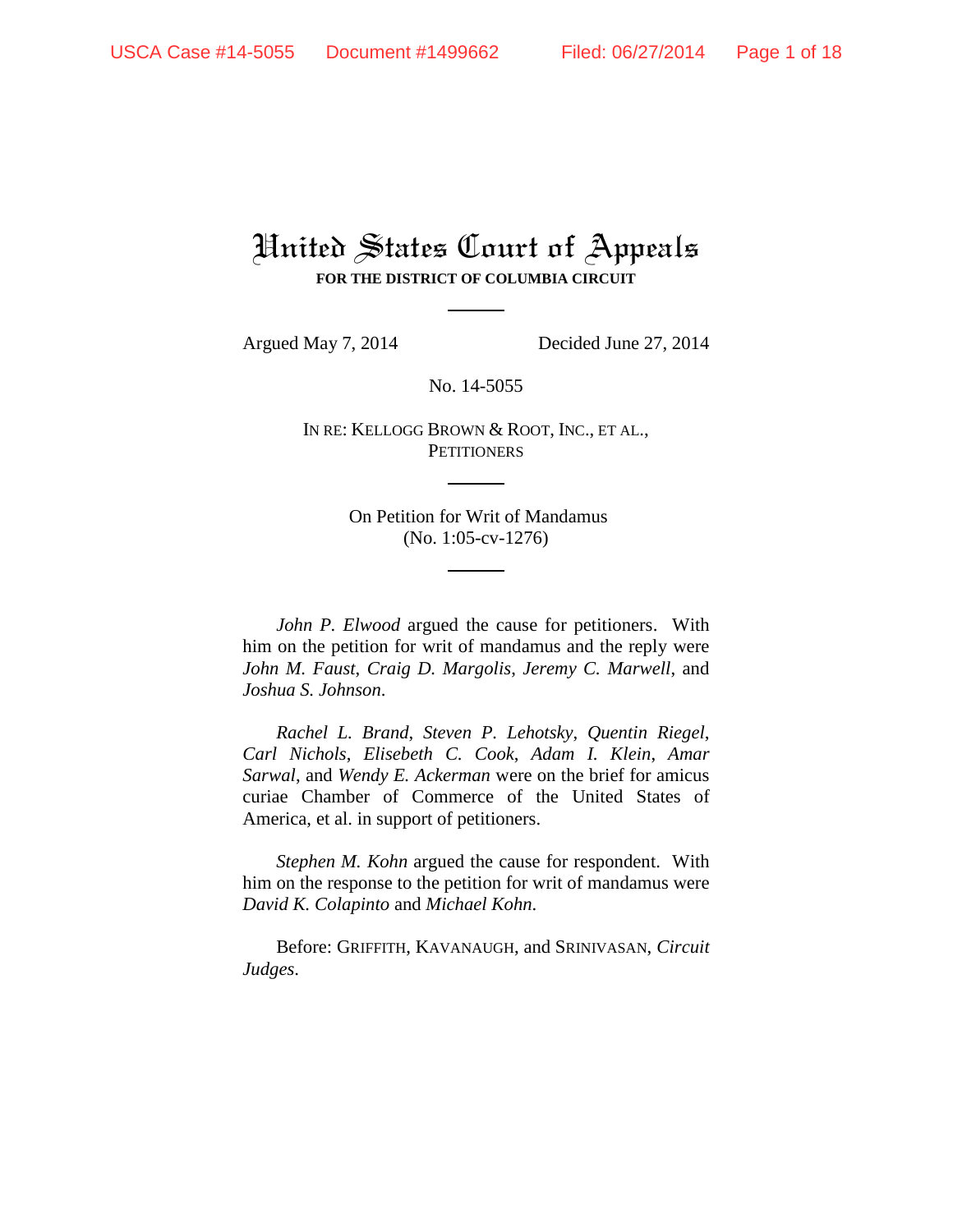$\mathcal{L}$ 

Opinion for the Court filed by *Circuit Judge* KAVANAUGH.

KAVANAUGH, *Circuit Judge*: More than three decades ago, the Supreme Court held that the attorney-client privilege protects confidential employee communications made during a business's internal investigation led by company lawyers. *See Upjohn Co. v. United States*, 449 U.S. 383 (1981). In this case, the District Court denied the protection of the privilege to a company that had conducted just such an internal investigation. The District Court's decision has generated substantial uncertainty about the scope of the attorney-client privilege in the business setting. We conclude that the District Court's decision is irreconcilable with *Upjohn*. We therefore grant KBR's petition for a writ of mandamus and vacate the District Court's March 6 document production order.

I

Harry Barko worked for KBR, a defense contractor. In 2005, he filed a False Claims Act complaint against KBR and KBR-related corporate entities, whom we will collectively refer to as KBR. In essence, Barko alleged that KBR and certain subcontractors defrauded the U.S. Government by inflating costs and accepting kickbacks while administering military contracts in wartime Iraq. During discovery, Barko sought documents related to KBR's prior internal investigation into the alleged fraud. KBR had conducted that internal investigation pursuant to its Code of Business Conduct, which is overseen by the company's Law Department.

KBR argued that the internal investigation had been conducted for the purpose of obtaining legal advice and that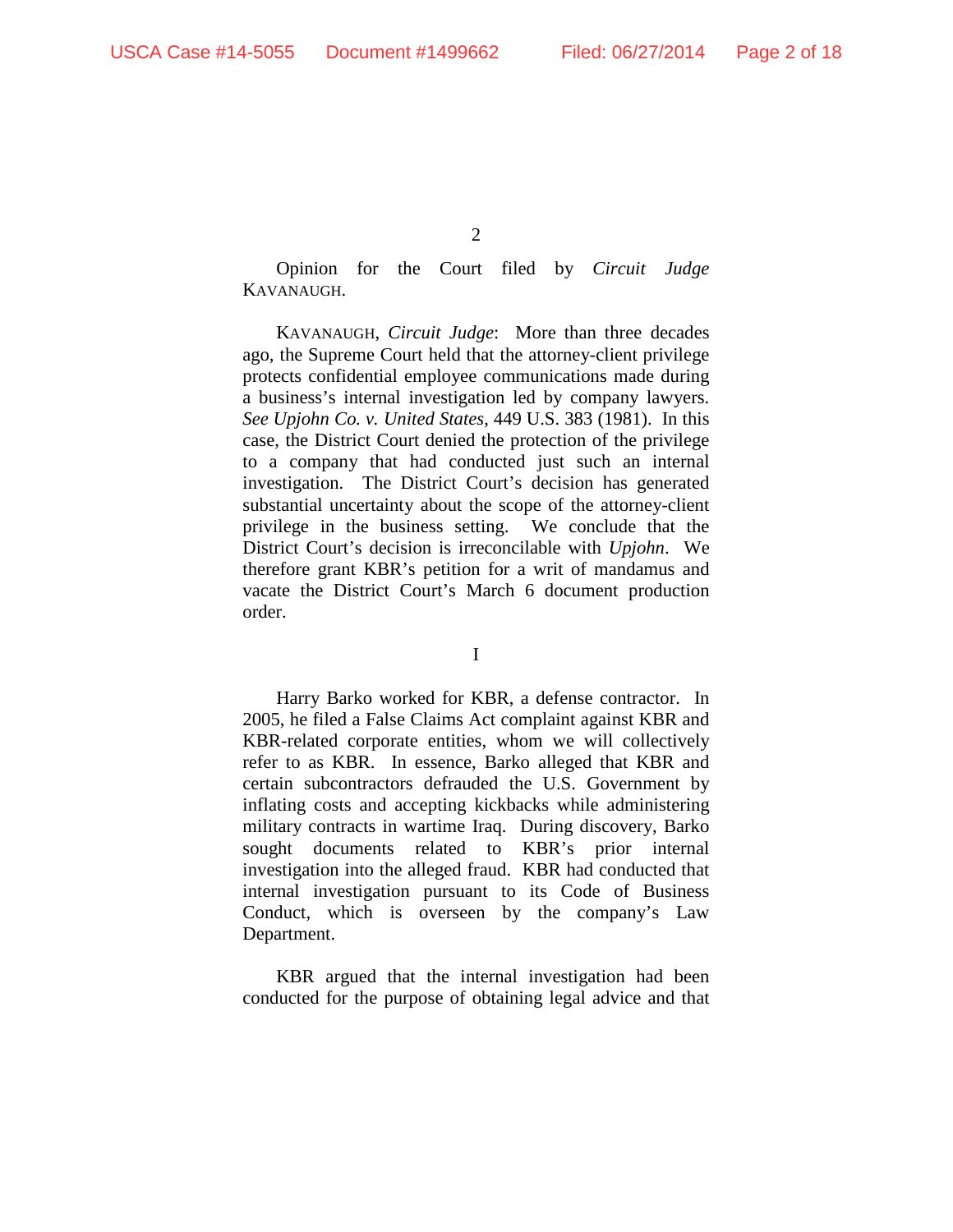the internal investigation documents therefore were protected by the attorney-client privilege. Barko responded that the internal investigation documents were unprivileged business records that he was entitled to discover. *See generally* Fed. R. Civ. P.  $26(b)(1)$ .

After reviewing the disputed documents *in camera*, the District Court determined that the attorney-client privilege protection did not apply because, among other reasons, KBR had not shown that "the communication would not have been made 'but for' the fact that legal advice was sought." *United States ex rel. Barko v. Halliburton Co.*, No. 05-cv-1276, 2014 WL 1016784, at \*2 (D.D.C. Mar. 6, 2014) (quoting *United States v. ISS Marine Services, Inc.*, 905 F. Supp. 2d 121, 128 (D.D.C. 2012)). KBR's internal investigation, the court concluded, was "undertaken pursuant to regulatory law and corporate policy rather than for the purpose of obtaining legal advice." *Id.* at \*3.

KBR vehemently opposed the ruling. The company asked the District Court to certify the privilege question to this Court for interlocutory appeal and to stay its order pending a petition for mandamus in this Court. The District Court denied those requests and ordered KBR to produce the disputed documents to Barko within a matter of days. *See United States ex rel. Barko v. Halliburton Co.*, No. 05-cv-1276, 2014 WL 929430 (D.D.C. Mar. 11, 2014). KBR promptly filed a petition for a writ of mandamus in this Court. A number of business organizations and trade associations also objected to the District Court's decision and filed an amicus brief in support of KBR. We stayed the District Court's document production order and held oral argument on the mandamus petition.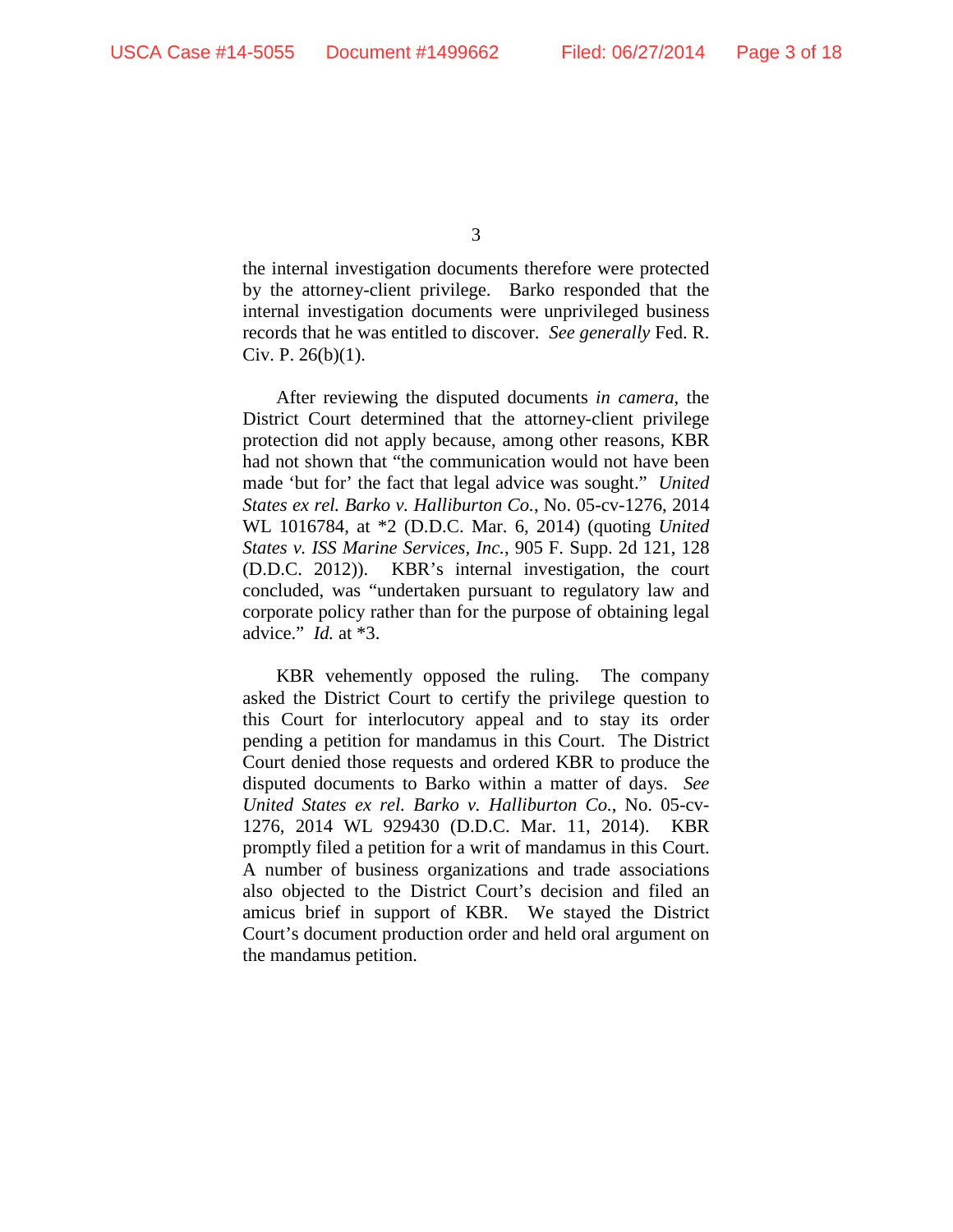The threshold question is whether the District Court's privilege ruling constituted legal error. If not, mandamus is of course inappropriate. If the District Court's ruling was erroneous, the remaining question is whether that error is the kind that justifies mandamus. *See Cheney v. U.S. District Court for the District of Columbia*, 542 U.S. 367, 380-81 (2004). We address those questions in turn.

II

We first consider whether the District Court's privilege ruling was legally erroneous. We conclude that it was.

Federal Rule of Evidence 501 provides that claims of privilege in federal courts are governed by the "common law – as interpreted by United States courts in the light of reason and experience." Fed. R. Evid. 501. The attorney-client privilege is the "oldest of the privileges for confidential communications known to the common law." *Upjohn Co. v. United States*, 449 U.S. 383, 389 (1981). As relevant here, the privilege applies to a confidential communication between attorney and client if that communication was made for the purpose of obtaining or providing legal advice to the client. *See* 1 RESTATEMENT (THIRD) OF THE LAW GOVERNING LAWYERS §§ 68-72 (2000); *In re Grand Jury*, 475 F.3d 1299, 1304 (D.C. Cir. 2007); *In re Lindsey*, 158 F.3d 1263, 1270 (D.C. Cir. 1998); *In re Sealed Case*, 737 F.2d 94, 98-99 (D.C. Cir. 1984); *see also Fisher v. United States*, 425 U.S. 391, 403 (1976) ("Confidential disclosures by a client to an attorney made in order to obtain legal assistance are privileged.").

In *Upjohn*, the Supreme Court held that the attorneyclient privilege applies to corporations. The Court explained that the attorney-client privilege for business organizations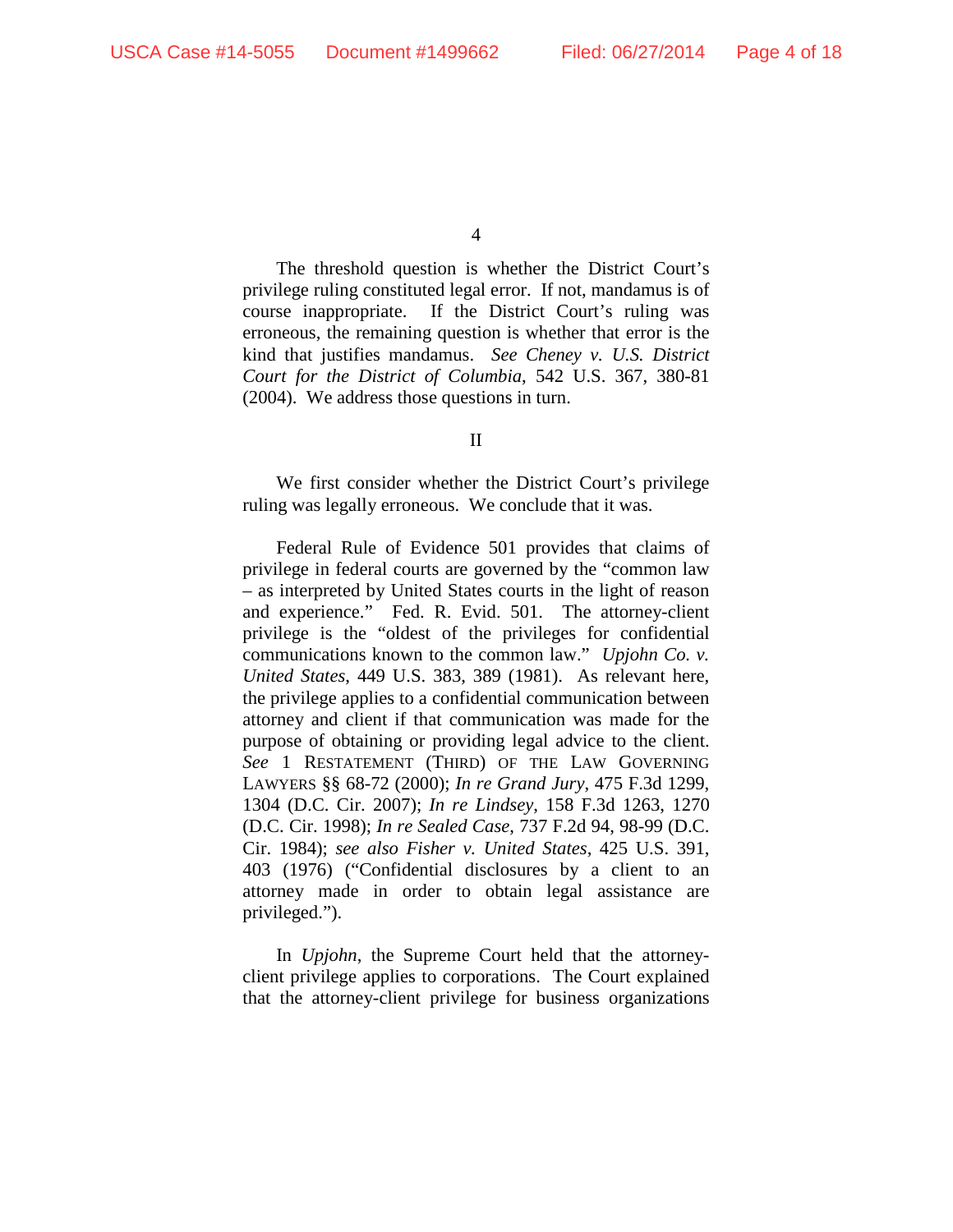was essential in light of "the vast and complicated array of regulatory legislation confronting the modern corporation," which required corporations to "constantly go to lawyers to find out how to obey the law, ... particularly since compliance with the law in this area is hardly an instinctive matter." 449 U.S. at 392 (internal quotation marks and citation omitted). The Court stated, moreover, that the attorney-client privilege "exists to protect not only the giving of professional advice to those who can act on it but also the giving of information to the lawyer to enable him to give sound and informed advice." *Id.* at 390. That is so, the Court said, because the "first step in the resolution of any legal problem is ascertaining the factual background and sifting through the facts with an eye to the legally relevant." *Id.* at 390-91. In *Upjohn*, the communications were made by company employees to company attorneys during an attorneyled internal investigation that was undertaken to ensure the company's "compliance with the law." *Id.* at 392; *see id.* at 394. The Court ruled that the privilege applied to the internal investigation and covered the communications between company employees and company attorneys.

KBR's assertion of the privilege in this case is materially indistinguishable from Upjohn's assertion of the privilege in that case. As in *Upjohn*, KBR initiated an internal investigation to gather facts and ensure compliance with the law after being informed of potential misconduct. And as in *Upjohn*, KBR's investigation was conducted under the auspices of KBR's in-house legal department, acting in its legal capacity. The same considerations that led the Court in *Upjohn* to uphold the corporation's privilege claims apply here.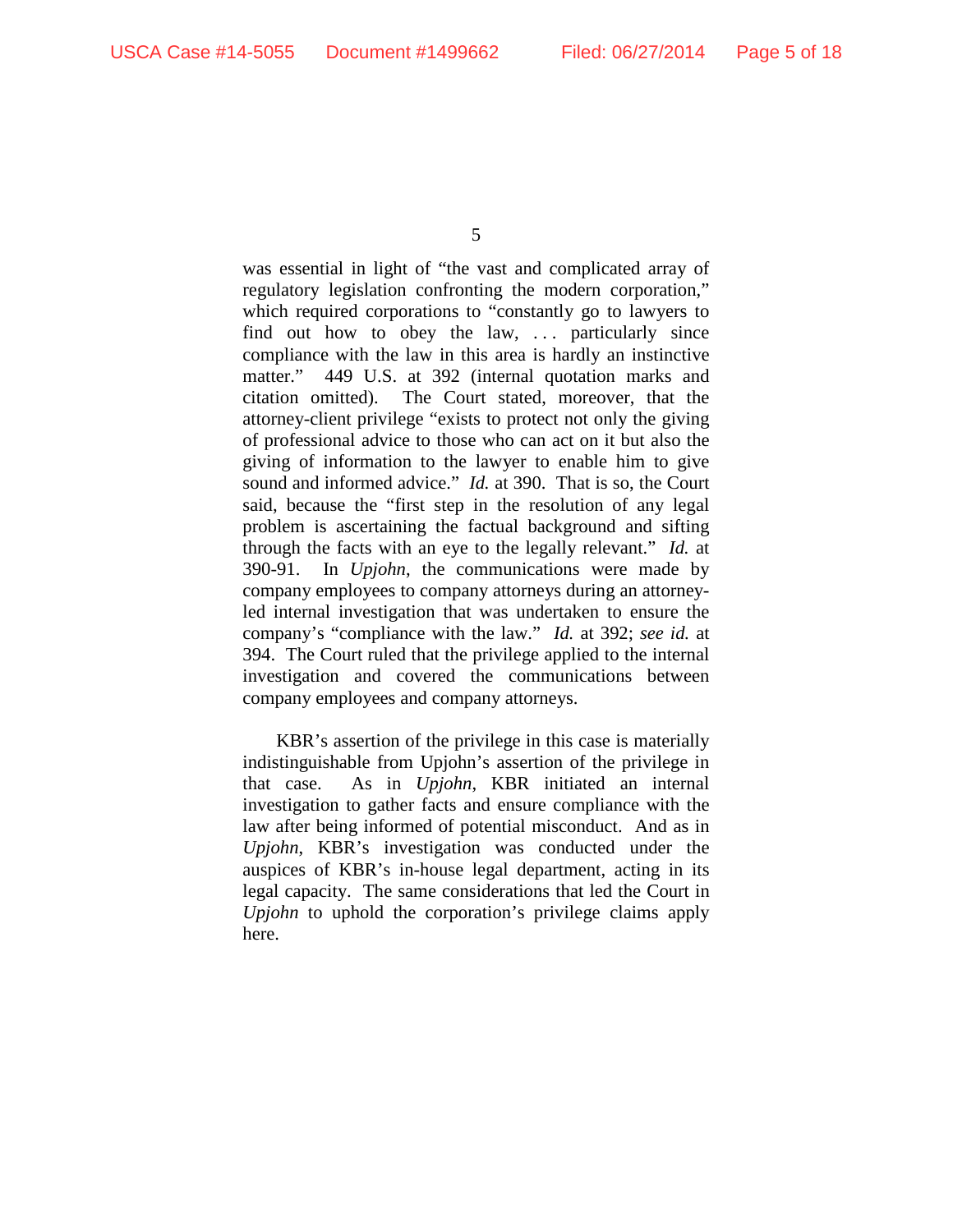The District Court in this case initially distinguished *Upjohn* on a variety of grounds. But none of those purported distinctions takes this case out from under *Upjohn*'s umbrella.

*First*, the District Court stated that in *Upjohn* the internal investigation began after in-house counsel conferred with outside counsel, whereas here the investigation was conducted in-house without consultation with outside lawyers. But *Upjohn* does not hold or imply that the involvement of outside counsel is a necessary predicate for the privilege to apply. On the contrary, the general rule, which this Court has adopted, is that a lawyer's status as in-house counsel "does not dilute the privilege." *In re Sealed Case*, 737 F.2d at 99. As the Restatement's commentary points out, "Inside legal counsel to a corporation or similar organization ... is fully empowered to engage in privileged communications." 1 RESTATEMENT § 72, cmt. c, at 551.

*Second*, the District Court noted that in *Upjohn* the interviews were conducted by attorneys, whereas here many of the interviews in KBR's investigation were conducted by non-attorneys. But the investigation here was conducted at the direction of the attorneys in KBR's Law Department. And communications made by and to non-attorneys serving as agents of attorneys in internal investigations are routinely protected by the attorney-client privilege. *See FTC v. TRW*, *Inc.*, 628 F.2d 207, 212 (D.C. Cir. 1980); *see also* 1 PAUL R. RICE, ATTORNEY-CLIENT PRIVILEGE IN THE UNITED STATES § 7:18, at 1230-31 (2013) ("If internal investigations are conducted by agents of the client at the behest of the attorney, they are protected by the attorney-client privilege to the same extent as they would be had they been conducted by the attorney who was consulted."). So that fact, too, is not a basis on which to distinguish *Upjohn*.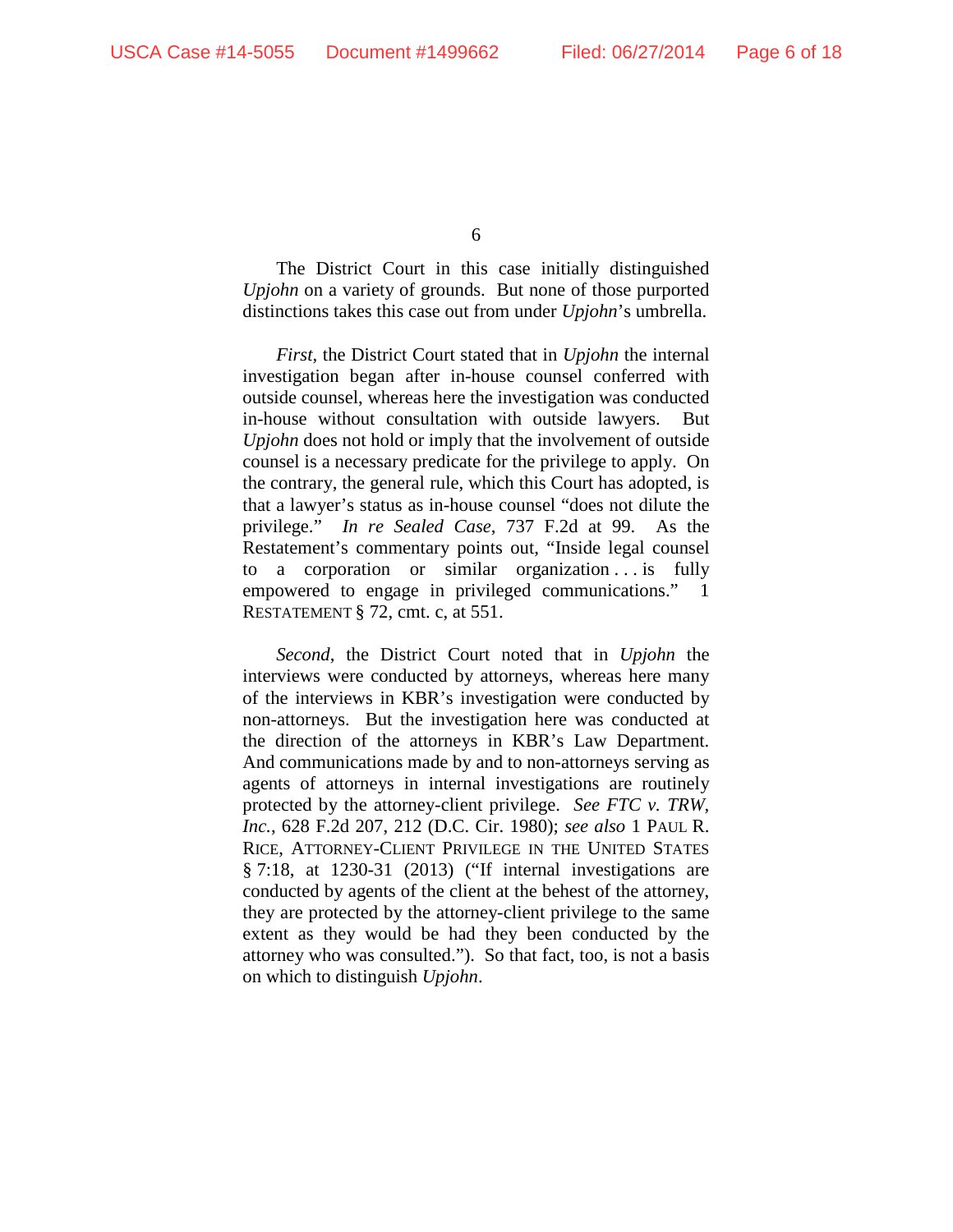*Third*, the District Court pointed out that in *Upjohn* the interviewed employees were expressly informed that the purpose of the interview was to assist the company in obtaining legal advice, whereas here they were not. The District Court further stated that the confidentiality agreements signed by KBR employees did not mention that the purpose of KBR's investigation was to obtain legal advice. Yet nothing in *Upjohn* requires a company to use magic words to its employees in order to gain the benefit of the privilege for an internal investigation. And in any event, here as in *Upjohn* employees knew that the company's legal department was conducting an investigation of a sensitive nature and that the information they disclosed would be protected. *Cf. Upjohn*, 449 U.S. at 387 (Upjohn's managers were "instructed to treat the investigation as 'highly confidential'"). KBR employees were also told not to discuss their interviews "without the specific advance authorization of KBR General Counsel." *United States ex rel. Barko v. Halliburton Co.*, No. 05-cv-1276, 2014 WL 1016784, at \*3 n.33 (D.D.C. Mar. 6, 2014).

In short, none of those three distinctions of *Upjohn* holds water as a basis for denying KBR's privilege claim.

More broadly and more importantly, the District Court also distinguished *Upjohn* on the ground that KBR's internal investigation was undertaken to comply with Department of Defense regulations that require defense contractors such as KBR to maintain compliance programs and conduct internal investigations into allegations of potential wrongdoing. The District Court therefore concluded that the purpose of KBR's internal investigation was to comply with those regulatory requirements rather than to obtain or provide legal advice. In our view, the District Court's analysis rested on a false dichotomy. So long as obtaining or providing legal advice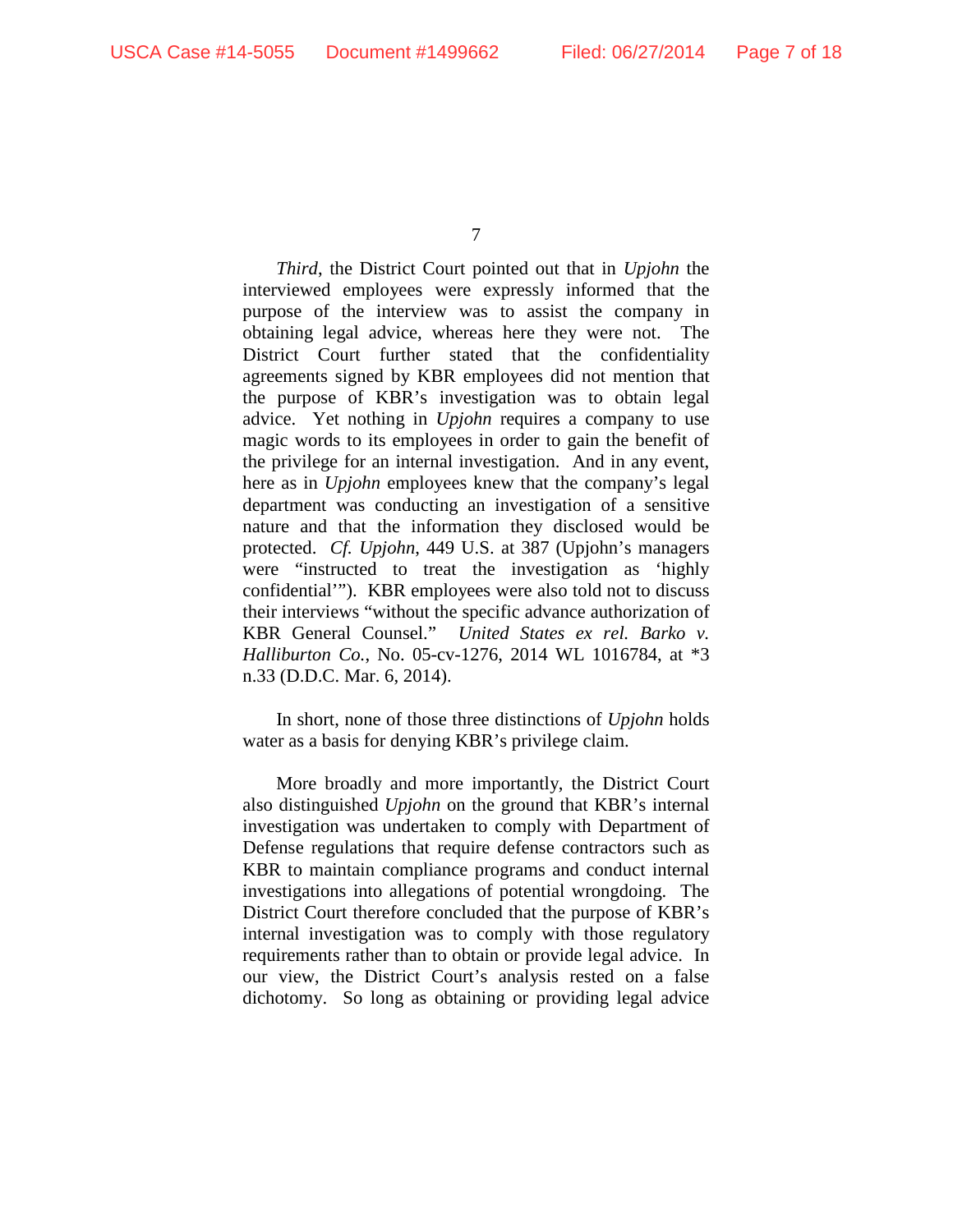was one of the significant purposes of the internal investigation, the attorney-client privilege applies, even if there were also other purposes for the investigation and even if the investigation was mandated by regulation rather than simply an exercise of company discretion.

The District Court began its analysis by reciting the "primary purpose" test, which many courts (including this one) have used to resolve privilege disputes when attorneyclient communications may have had both legal and business purposes. *See id.* at \*2; *see also In re Sealed Case*, 737 F.2d at 98-99. But in a key move, the District Court then said that the primary purpose of a communication is to obtain or provide legal advice only if the communication would not have been made "but for" the fact that legal advice was sought. 2014 WL 1016784, at \*2*.* In other words, if there was any other purpose behind the communication, the attorney-client privilege apparently does not apply. The District Court went on to conclude that KBR's internal investigation was "undertaken pursuant to regulatory law and corporate policy rather than for the purpose of obtaining legal advice." *Id.* at \*3; *see id.* at \*3 n.28 (citing federal contracting regulations). Therefore, in the District Court's view, "the primary purpose of" the internal investigation "was to comply with federal defense contractor regulations, not to secure legal advice." *United States ex rel. Barko v. Halliburton Co.*, No. 05-cv-1276, 2014 WL 929430, at \*2 (D.D.C. Mar. 11, 2014); *see id.* ("Nothing suggests the reports were prepared to obtain legal advice. Instead, the reports were prepared to try to comply with KBR's obligation to report improper conduct to the Department of Defense.").

The District Court erred because it employed the wrong legal test. The but-for test articulated by the District Court is not appropriate for attorney-client privilege analysis. Under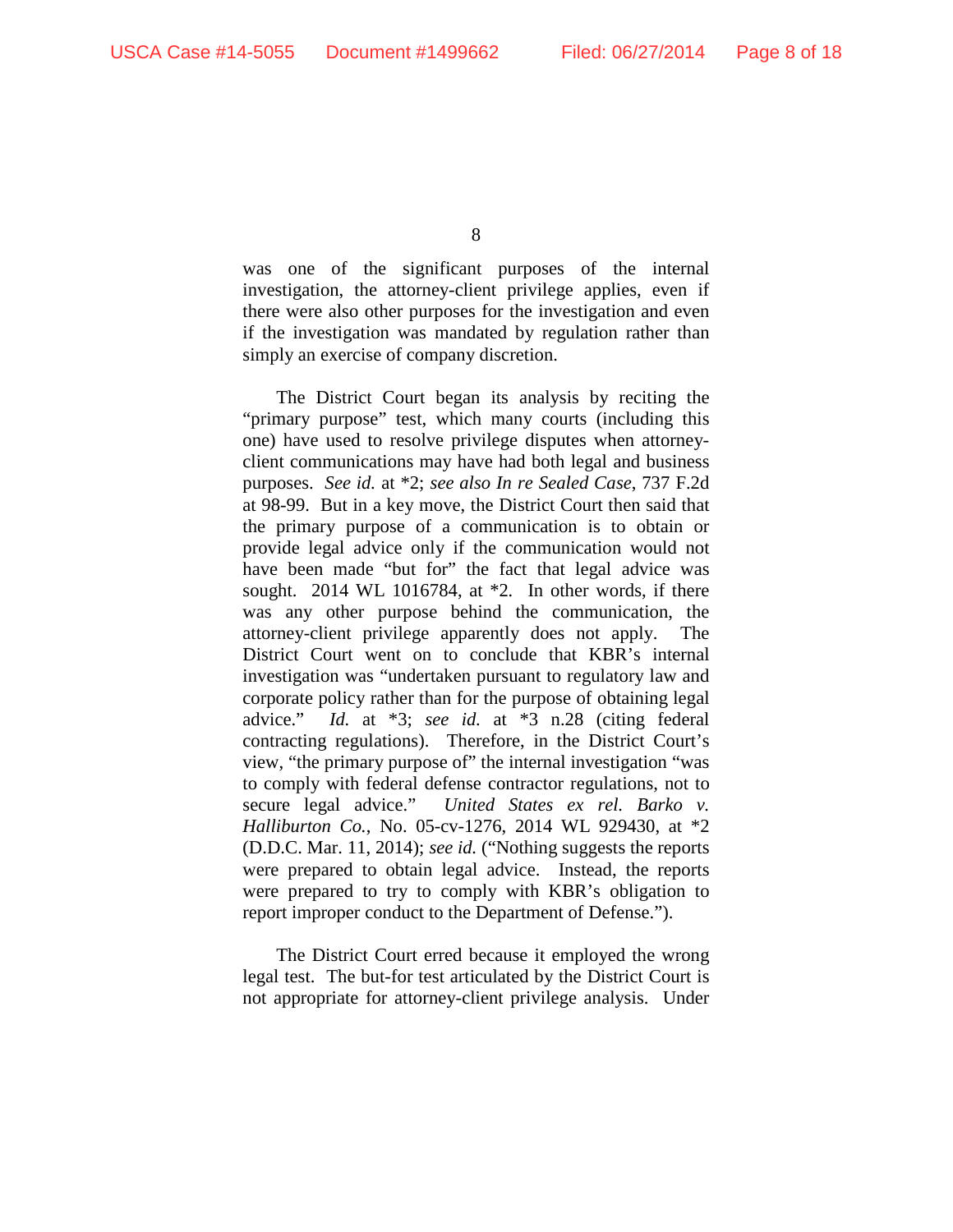the District Court's approach, the attorney-client privilege apparently would not apply unless the sole purpose of the communication was to obtain or provide legal advice. That is not the law. We are aware of no Supreme Court or court of appeals decision that has adopted a test of this kind in this context. The District Court's novel approach to the attorneyclient privilege would eliminate the attorney-client privilege for numerous communications that are made for both legal and business purposes and that heretofore have been covered by the attorney-client privilege. And the District Court's novel approach would eradicate the attorney-client privilege for internal investigations conducted by businesses that are required by law to maintain compliance programs, which is now the case in a significant swath of American industry. In turn, businesses would be less likely to disclose facts to their attorneys and to seek legal advice, which would "limit the valuable efforts of corporate counsel to ensure their client's compliance with the law." *Upjohn*, 449 U.S. at 392. We reject the District Court's but-for test as inconsistent with the principle of *Upjohn* and longstanding attorney-client privilege law.

Given the evident confusion in some cases, we also think it important to underscore that the primary purpose test, sensibly and properly applied, cannot and does not draw a rigid distinction between a legal purpose on the one hand and a business purpose on the other. After all, trying to find *the* one primary purpose for a communication motivated by two sometimes overlapping purposes (one legal and one business, for example) can be an inherently impossible task. It is often not useful or even feasible to try to determine whether the purpose was A or B when the purpose was A and B. It is thus not correct for a court to presume that a communication can have only one primary purpose. It is likewise not correct for a court to try to find *the* one primary purpose in cases where a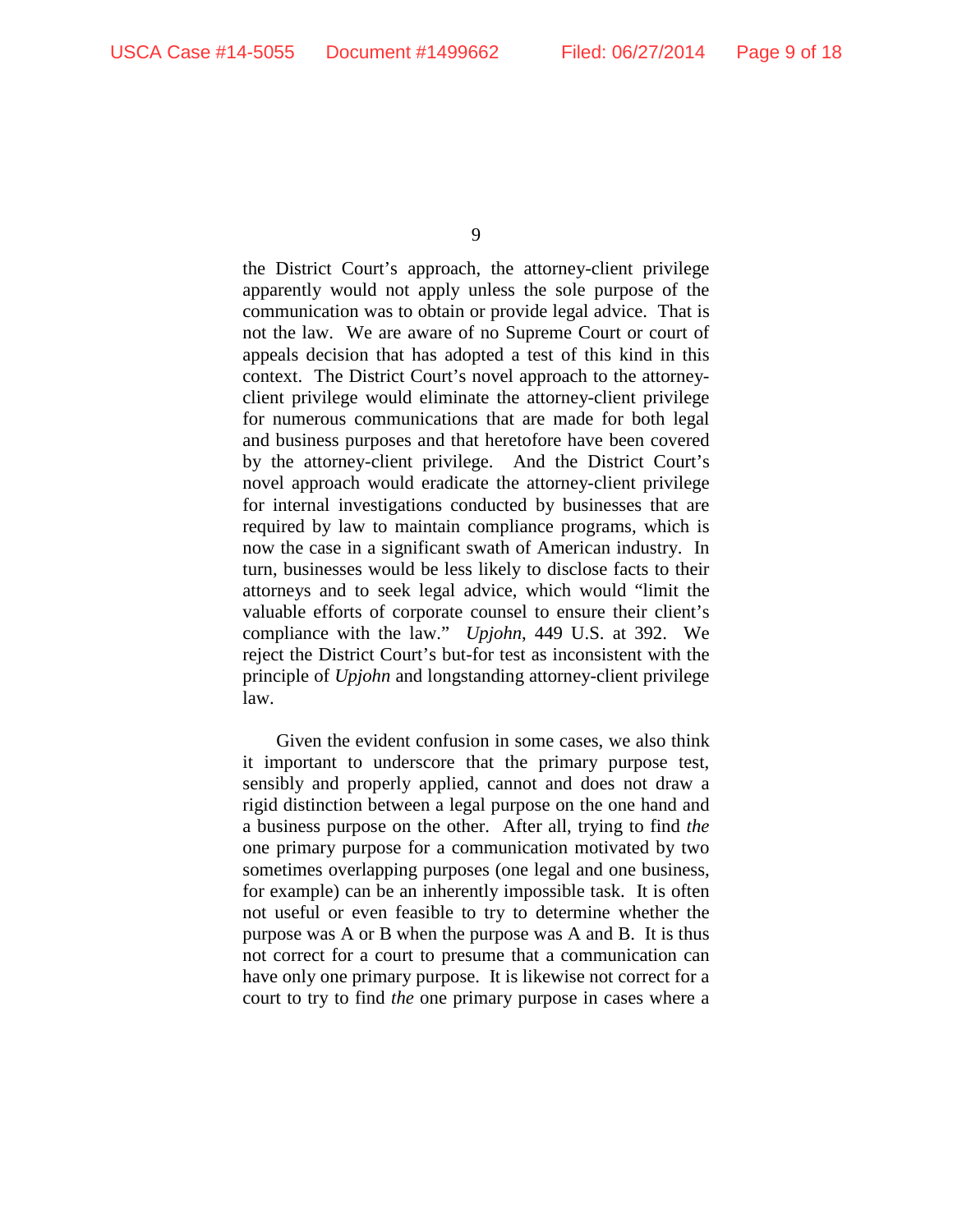given communication plainly has multiple purposes. Rather, it is clearer, more precise, and more predictable to articulate the test as follows: Was obtaining or providing legal advice *a* primary purpose of the communication, meaning one of the significant purposes of the communication? As the Reporter's Note to the Restatement says, "In general, American decisions agree that the privilege applies if one of the significant purposes of a client in communicating with a lawyer is that of obtaining legal assistance." 1 RESTATEMENT § 72, Reporter's Note, at 554. We agree with and adopt that formulation – "one of the significant purposes" – as an accurate and appropriate description of the primary purpose test. Sensibly and properly applied, the test boils down to whether obtaining or providing legal advice was one of the significant purposes of the attorney-client communication.

In the context of an organization's internal investigation, if one of the significant purposes of the internal investigation was to obtain or provide legal advice, the privilege will apply. That is true regardless of whether an internal investigation was conducted pursuant to a company compliance program required by statute or regulation, or was otherwise conducted pursuant to company policy. *Cf.* Andy Liu et al., *How To Protect Internal Investigation Materials from Disclosure*, 56 GOVERNMENT CONTRACTOR ¶ 108 (Apr. 9, 2014) ("Helping a corporation comply with a statute or regulation – although required by law – does not transform quintessentially legal advice into business advice.").

In this case, there can be no serious dispute that one of the significant purposes of the KBR internal investigation was to obtain or provide legal advice. In denying KBR's privilege claim on the ground that the internal investigation was conducted in order to comply with regulatory requirements and corporate policy and not just to obtain or provide legal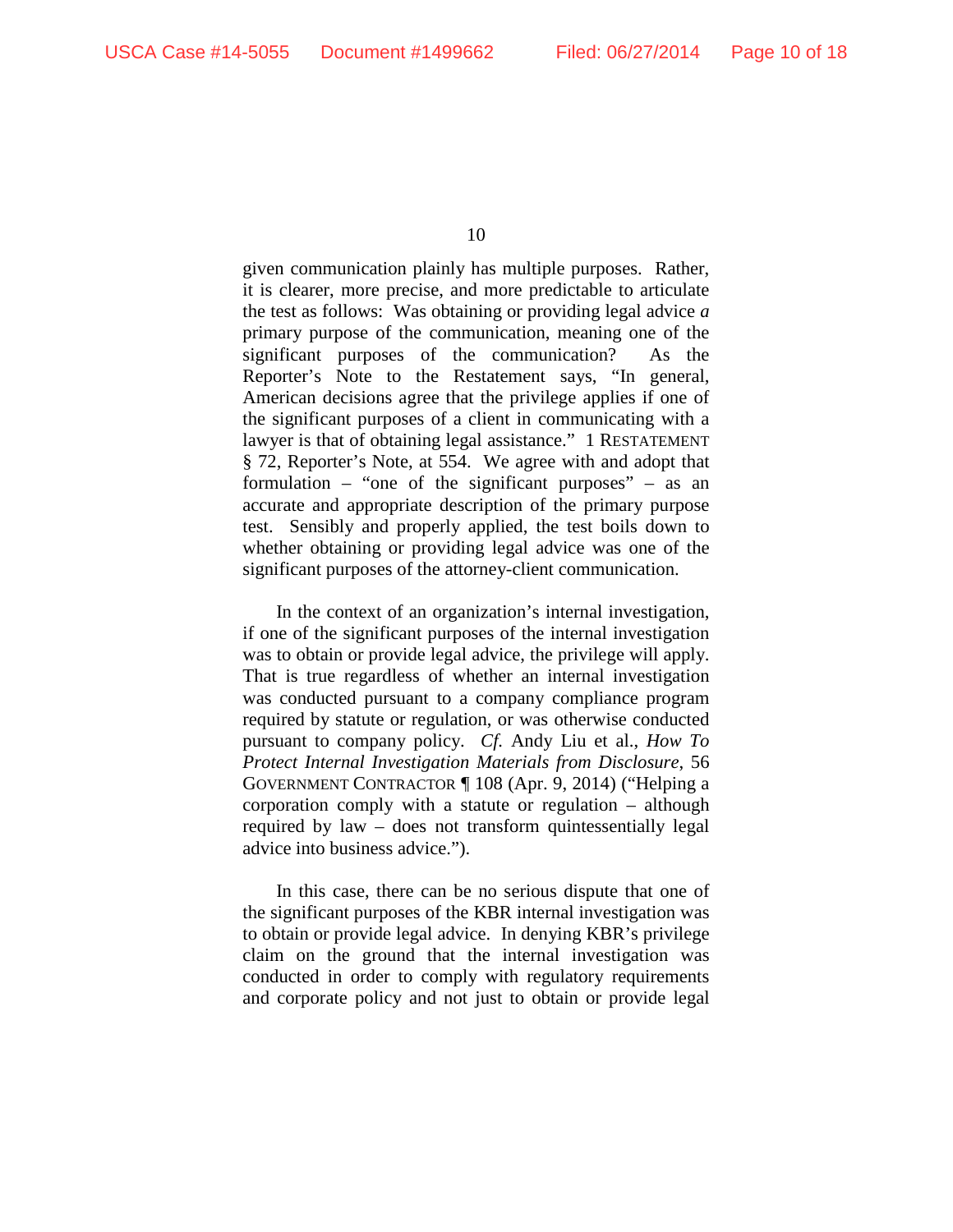advice, the District Court applied the wrong legal test and clearly erred.

III

Having concluded that the District Court's privilege ruling constituted error, we still must decide whether that error justifies a writ of mandamus. *See* 28 U.S.C. § 1651. Mandamus is a "drastic and extraordinary" remedy "reserved for really extraordinary causes." *Cheney v. U.S. District Court for the District of Columbia*, 542 U.S. 367, 380 (2004) (quoting *Ex parte Fahey*, 332 U.S. 258, 259-60 (1947)). In keeping with that high standard, the Supreme Court in *Cheney* stated that three conditions must be satisfied before a court grants a writ of mandamus: (1) the mandamus petitioner must have "no other adequate means to attain the relief he desires," (2) the mandamus petitioner must show that his right to the issuance of the writ is "clear and indisputable," and (3) the court, "in the exercise of its discretion, must be satisfied that the writ is appropriate under the circumstances." *Id.* at 380- 81 (quoting and citing *Kerr v. United States District Court for the Northern District of California*, 426 U.S. 394, 403 (1976)). We conclude that all three conditions are satisfied in this case.

A

First, a mandamus petitioner must have "no other adequate means to attain the relief he desires." *Cheney*, 542 U.S. at 380. That initial requirement will often be met in cases where a petitioner claims that a district court erroneously ordered disclosure of attorney-client privileged documents. That is because (i) an interlocutory appeal is not available in attorney-client privilege cases (absent district court certification) and (ii) appeal after final judgment will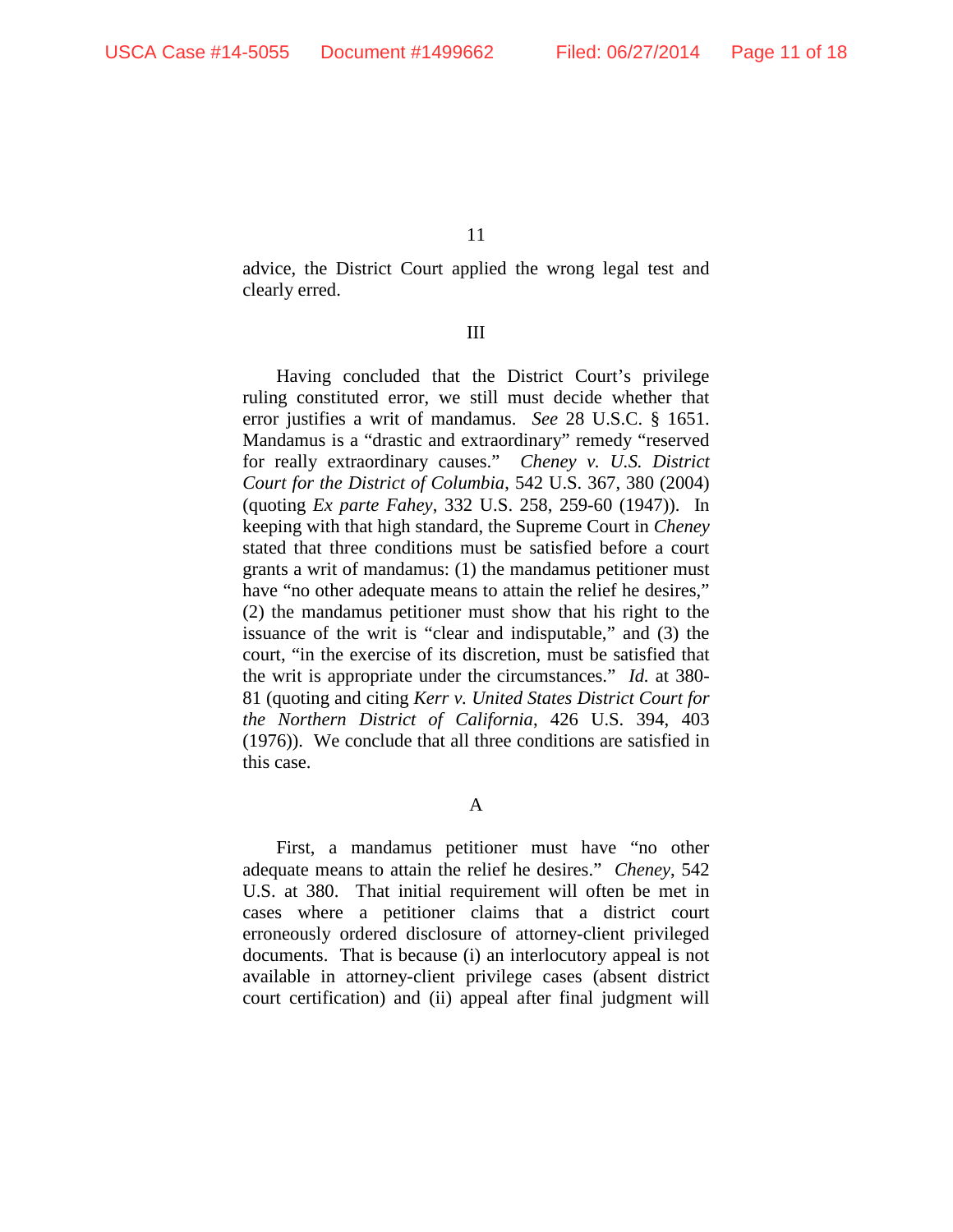come too late because the privileged communications will already have been disclosed pursuant to the district court's order.

The Supreme Court has ruled that an interlocutory appeal under the collateral order doctrine is not available in attorneyclient privilege cases. *See Mohawk Industries, Inc. v. Carpenter*, 558 U.S. 100, 106-13 (2009); *see also* 28 U.S.C. § 1291. To be sure, a party in KBR's position may ask the district court to certify the privilege question for interlocutory appeal. *See* 28 U.S.C. § 1292(b). But that avenue is available only at the discretion of the district court. And here, the District Court denied KBR's request for certification. *See United States ex rel. Barko v. Halliburton Co.*, No. 05-cv-1276, 2014 WL 929430, at \*1-3 (D.D.C. Mar. 11, 2014). It is also true that a party in KBR's position may defy the district court's ruling and appeal if the district court imposes contempt sanctions for non-disclosure. But as this Court has explained, forcing a party to go into contempt is not an "adequate" means of relief in these circumstances. *See In re Sealed Case*, 151 F.3d 1059, 1064-65 (D.C. Cir. 1998); *see also In re City of New York*, 607 F.3d 923, 934 (2d Cir. 2010) (same).

On the other hand, appeal after final judgment will often come too late because the privileged materials will already have been released. In other words, "the cat is out of the bag." *In re Papandreou*, 139 F.3d 247, 251 (D.C. Cir. 1998). As this Court and others have explained, post-release review of a ruling that documents are unprivileged is often inadequate to vindicate a privilege the very purpose of which is to prevent the release of those confidential documents. *See id.*; *see also In re Sims*, 534 F.3d 117, 129 (2d Cir. 2008) ("a remedy after final judgment cannot unsay the confidential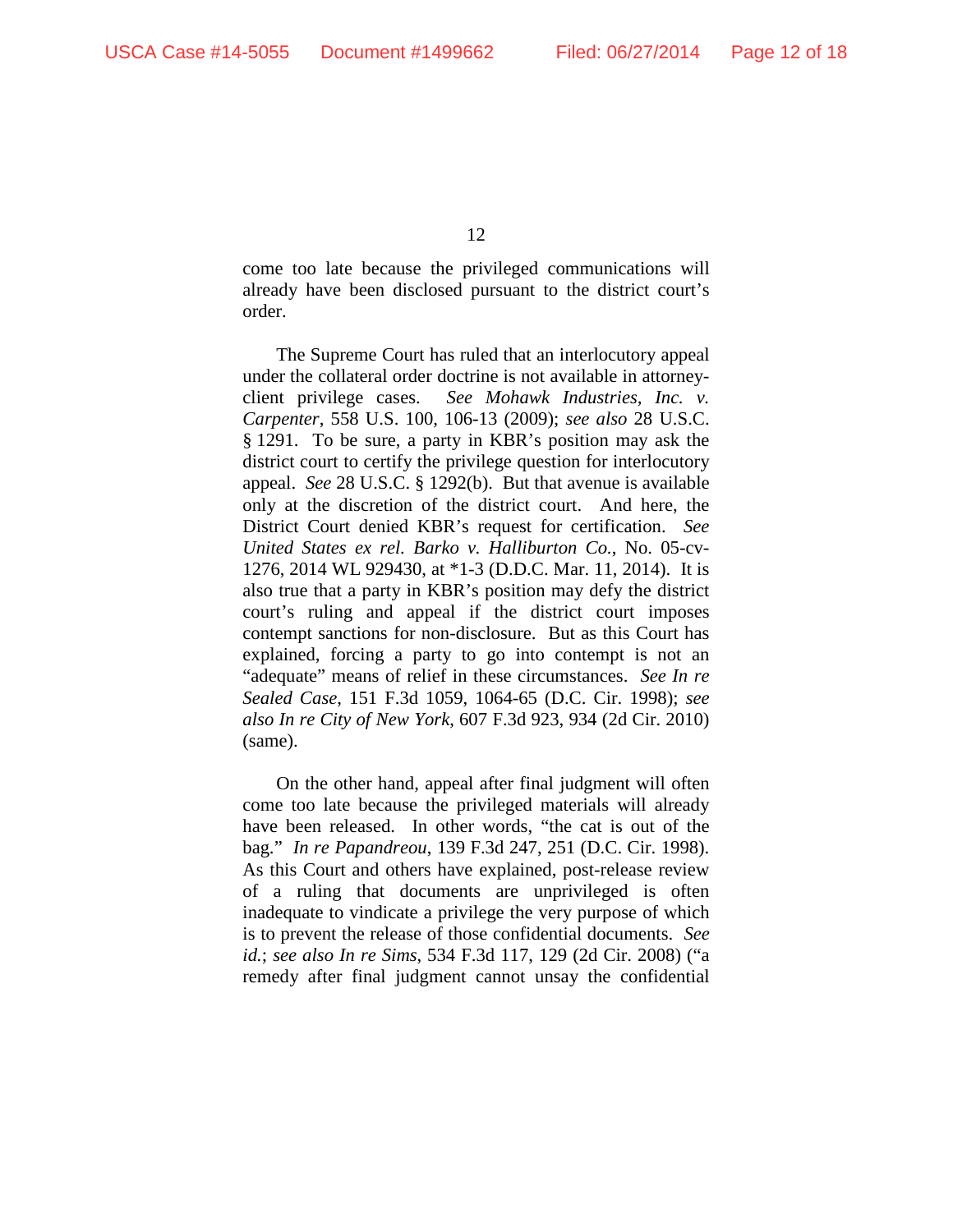information that has been revealed") (quoting *In re von Bulow*, 828 F.2d 94, 99 (2d Cir. 1987)).

For those reasons, the first condition for mandamus – no other adequate means to obtain relief – will often be satisfied in attorney-client privilege cases. Barko responds that the Supreme Court in *Mohawk*, although addressing only the availability of interlocutory appeal under the collateral order doctrine, in effect also barred the use of mandamus in attorney-client privilege cases. According to Barko, *Mohawk* means that the first prong of the mandamus test cannot be met in attorney-client privilege cases because of the availability of post-judgment appeal. That is incorrect. It is true that *Mohawk* held that attorney-client privilege rulings are not appealable under the collateral order doctrine because "postjudgment appeals generally suffice to protect the rights of litigants and ensure the vitality of the attorney-client privilege." 558 U.S. at 109. But at the same time, the Court repeatedly and expressly reaffirmed that *mandamus* – as opposed to the collateral order doctrine – remains a "useful safety valve" in some cases of clear error to correct "some of the more consequential attorney-client privilege rulings." *Id.* at 110-12 (internal quotation marks and alteration omitted). It would make little sense to read *Mohawk* to implicitly preclude mandamus review in all cases given that *Mohawk* explicitly preserved mandamus review in some cases. Other appellate courts that have considered this question have agreed. *See Hernandez v. Tanninen*, 604 F.3d 1095, 1101 (9th Cir. 2010); *In re Whirlpool Corp.*, 597 F.3d 858, 860 (7th Cir. 2010); *see also In re Perez*, 749 F.3d 849 (9th Cir. 2014) (granting mandamus after *Mohawk* on informants privilege ruling); *City of New York*, 607 F.3d at 933 (same on law enforcement privilege ruling).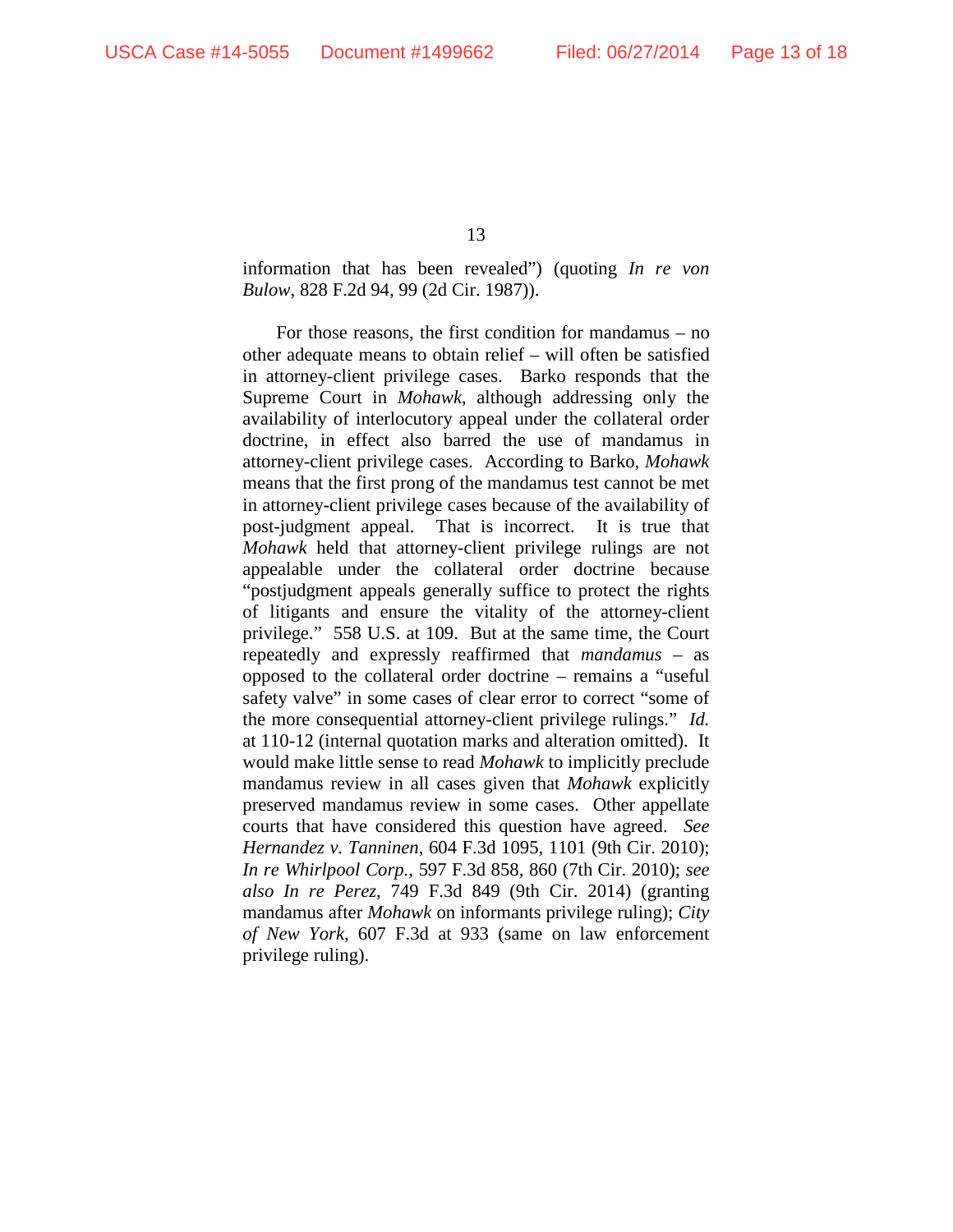## B

Second, a mandamus petitioner must show that his right to the issuance of the writ is "clear and indisputable." *Cheney*, 542 U.S. at 381. Although the first mandamus requirement is often met in attorney-client privilege cases, this second requirement is rarely met. An erroneous district court ruling on an attorney-client privilege issue by itself does not justify mandamus. The error has to be clear. As a result, appellate courts will often deny interlocutory mandamus petitions advancing claims of error by the district court on attorney-client privilege matters. In this case, for the reasons explained at length in Part II, we conclude that the District Court's privilege ruling constitutes a clear legal error. The second prong of the mandamus test is therefore satisfied in this case.

## C

Third, before granting mandamus, we must be "satisfied that the writ is appropriate under the circumstances." *Cheney*, 542 U.S. at 381. As its phrasing suggests, that is a relatively broad and amorphous totality of the circumstances consideration. The upshot of the third factor is this: Even in cases of clear district court error on an attorney-client privilege matter, the circumstances may not always justify mandamus.

In this case, considering all of the circumstances, we are convinced that mandamus is appropriate. The District Court's privilege ruling would have potentially far-reaching consequences. In distinguishing *Upjohn*, the District Court relied on a number of factors that threaten to vastly diminish the attorney-client privilege in the business setting. Perhaps most importantly, the District Court's distinction of *Upjohn*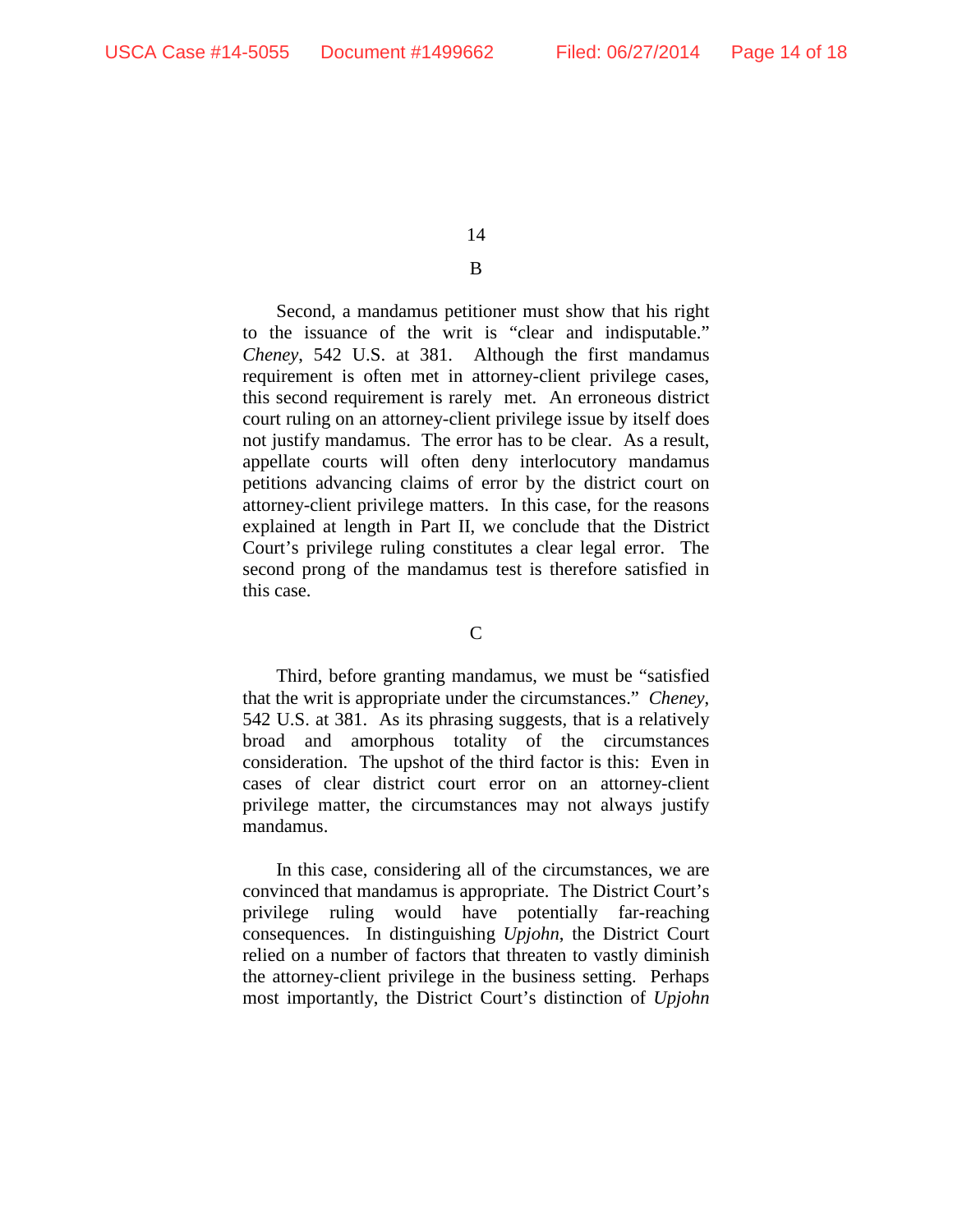on the ground that the internal investigation here was conducted pursuant to a compliance program mandated by federal regulations would potentially upend certain settled understandings and practices. Because defense contractors are subject to regulatory requirements of the sort cited by the District Court, the logic of the ruling would seemingly prevent any defense contractor from invoking the attorneyclient privilege to protect internal investigations undertaken as part of a mandatory compliance program. *See* 48 C.F.R. § 52.203-13 (2010). And because a variety of other federal laws require similar internal controls or compliance programs, many other companies likewise would not be able to assert the privilege to protect the records of their internal investigations. *See, e.g.*, 15 U.S.C. §§ 78m(b)(2), 7262; 41 U.S.C. § 8703. As KBR explained, the District Court's decision "would disable *most public companies* from undertaking confidential internal investigations." KBR Pet. 19. As amici added, the District Court's novel approach has the potential to "work a sea change in the well-settled rules governing internal corporate investigations." Br. of Chamber of Commerce et al. as Amici Curaie 1; *see* KBR Reply Br. 1 n.1 (citing commentary to same effect); Andy Liu et al., *How To Protect Internal Investigation Materials from Disclosure*, 56 GOVERNMENT CONTRACTOR ¶ 108 (Apr. 9, 2014) (assessing broad impact of ruling on government contractors).

To be sure, there are limits to the impact of a single district court ruling because it is not binding on any other court or judge. But prudent counsel monitor court decisions closely and adapt their practices in response. The amicus brief in this case, which was joined by numerous business and trade associations, convincingly demonstrates that many organizations are well aware of and deeply concerned about the uncertainty generated by the novelty and breadth of the District Court's reasoning. That uncertainty matters in the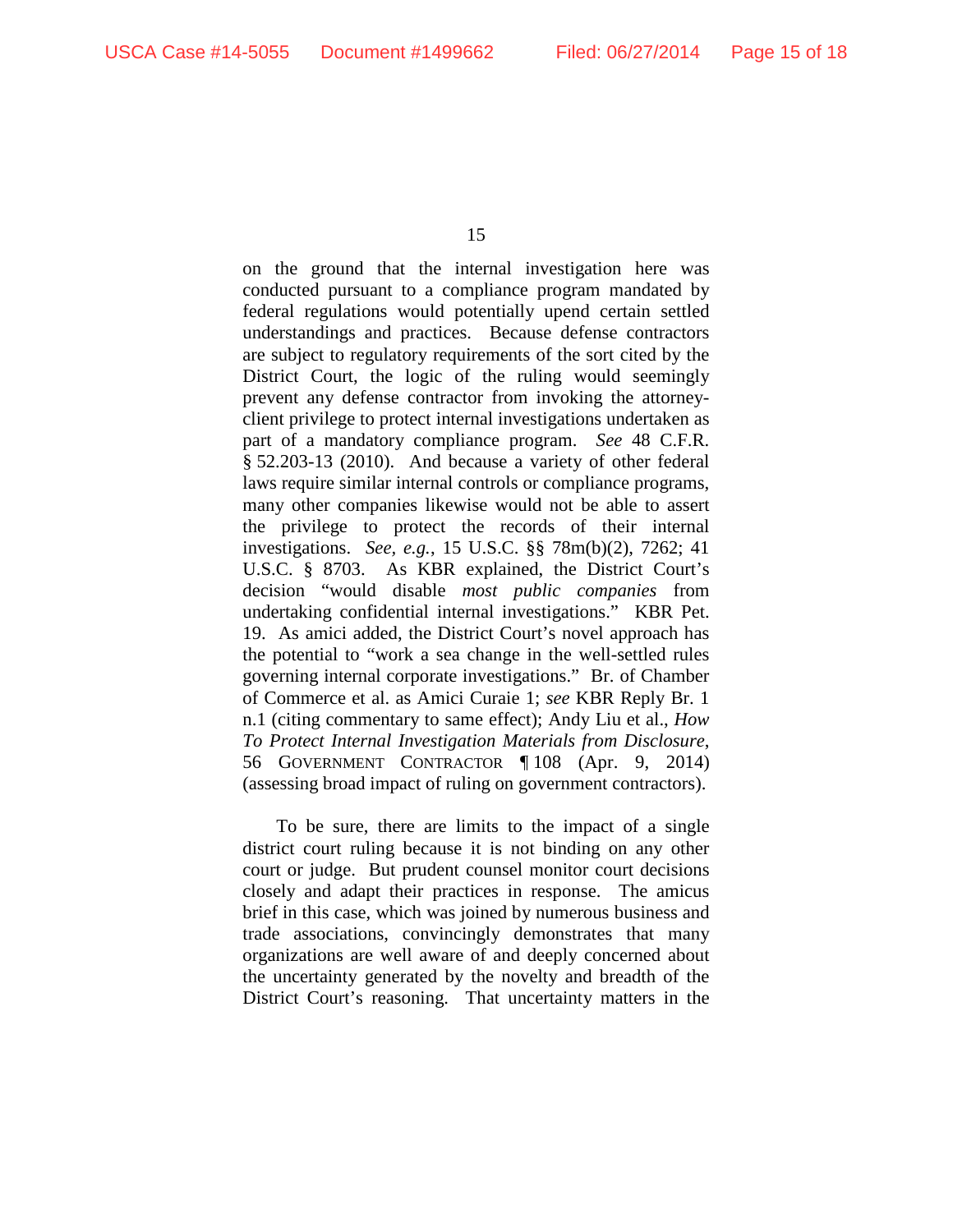privilege context, for the Supreme Court has told us that an "uncertain privilege, or one which purports to be certain but results in widely varying applications by the courts, is little better than no privilege at all." *Upjohn Co. v. United States*, 449 U.S. 383, 393 (1981). More generally, this Court has long recognized that mandamus can be appropriate to "forestall future error in trial courts" and "eliminate uncertainty" in important areas of law. *Colonial Times, Inc. v. Gasch*, 509 F.2d 517, 524 (D.C. Cir. 1975). Other courts have granted mandamus based on similar considerations. *See In re Sims*, 534 F.3d 117, 129 (2d Cir. 2008) (granting mandamus where "immediate resolution will avoid the development of discovery practices or doctrine undermining the privilege") (quotation omitted); *In re Seagate Technology, LLC*, 497 F.3d 1360, 1367 (Fed. Cir. 2007) (en banc) (same). The novelty of the District Court's privilege ruling, combined with its potentially broad and destabilizing effects in an important area of law, convinces us that granting the writ is "appropriate under the circumstances." *Cheney*, 542 U.S. at 381. In saying that, we do not mean to imply that all of the circumstances present in this case are necessary to meet the third prong of the mandamus test. But they are sufficient to do so here. We therefore grant KBR's petition for a writ of mandamus.

IV

We have one final matter to address. At oral argument, KBR requested that if we grant mandamus, we also reassign this case to a different district court judge. *See* Tr. of Oral Arg. at 17-19; 28 U.S.C. § 2106. KBR grounds its request on the District Court's erroneous decisions on the privilege claim, as well as on a letter sent by the District Court to the Clerk of this Court in which the District Court arranged to transfer the record in the case and identified certain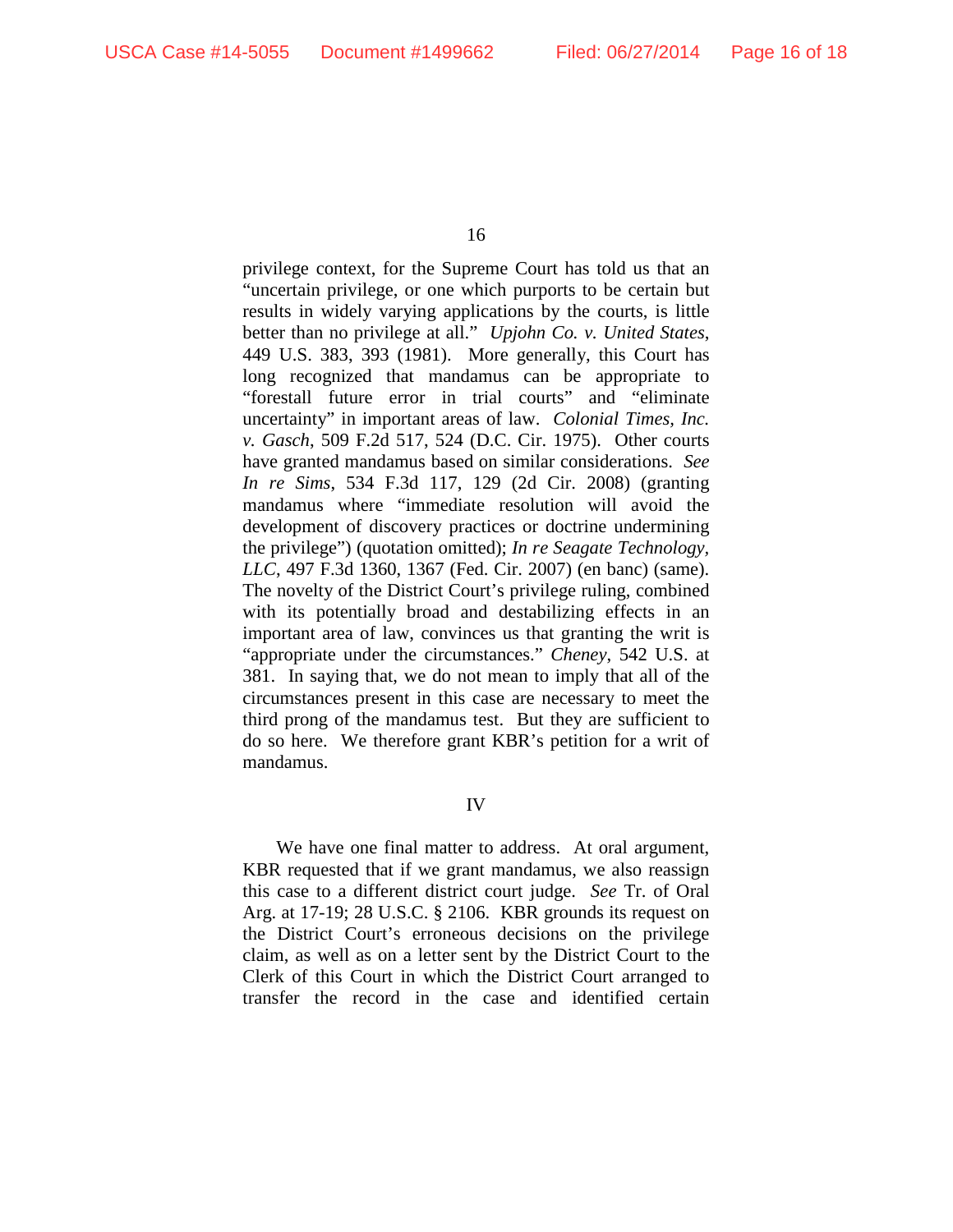documents as particularly important for this Court's review. *See* KBR Reply Br. App. 142. KBR claims that the letter violated Federal Rule of Appellate Procedure 21(b)(4), which provides that in a mandamus proceeding the "trial-court judge may request permission to address the petition but may not do so unless invited or ordered to do so by the court of appeals."

In its mandamus petition, KBR did not request reassignment. Nor did KBR do so in its reply brief, even though the company knew by that time of the District Court letter that it complains about. Ordinarily, we do not consider a request for relief that a party failed to clearly articulate in its briefs. To be sure, appellate courts on rare occasions will reassign a case sua sponte. *See Ligon v. City of New York*, 736 F.3d 118, 129 & n.31 (2d Cir. 2013) (collecting cases), *vacated in part*, 743 F.3d 362 (2d Cir. 2014). But whether requested to do so or considering the matter sua sponte, we will reassign a case only in the exceedingly rare circumstance that a district judge's conduct is "so extreme as to display clear inability to render fair judgment." *Liteky v. United States*, 510 U.S. 540, 551 (1994); *see also United States v. Microsoft Corp.*, 253 F.3d 34, 107 (D.C. Cir. 2001) (en banc). Nothing in the District Court's decisions or subsequent letter reaches that very high standard. Based on the record before us, we have no reason to doubt that the District Court will render fair judgment in further proceedings. We will not reassign the case.

\* \* \*

In reaching our decision here, we stress, as the Supreme Court did in *Upjohn*, that the attorney-client privilege "only protects disclosure of communications; it does not protect disclosure of the underlying facts by those who communicated with the attorney." *Upjohn Co. v. United*